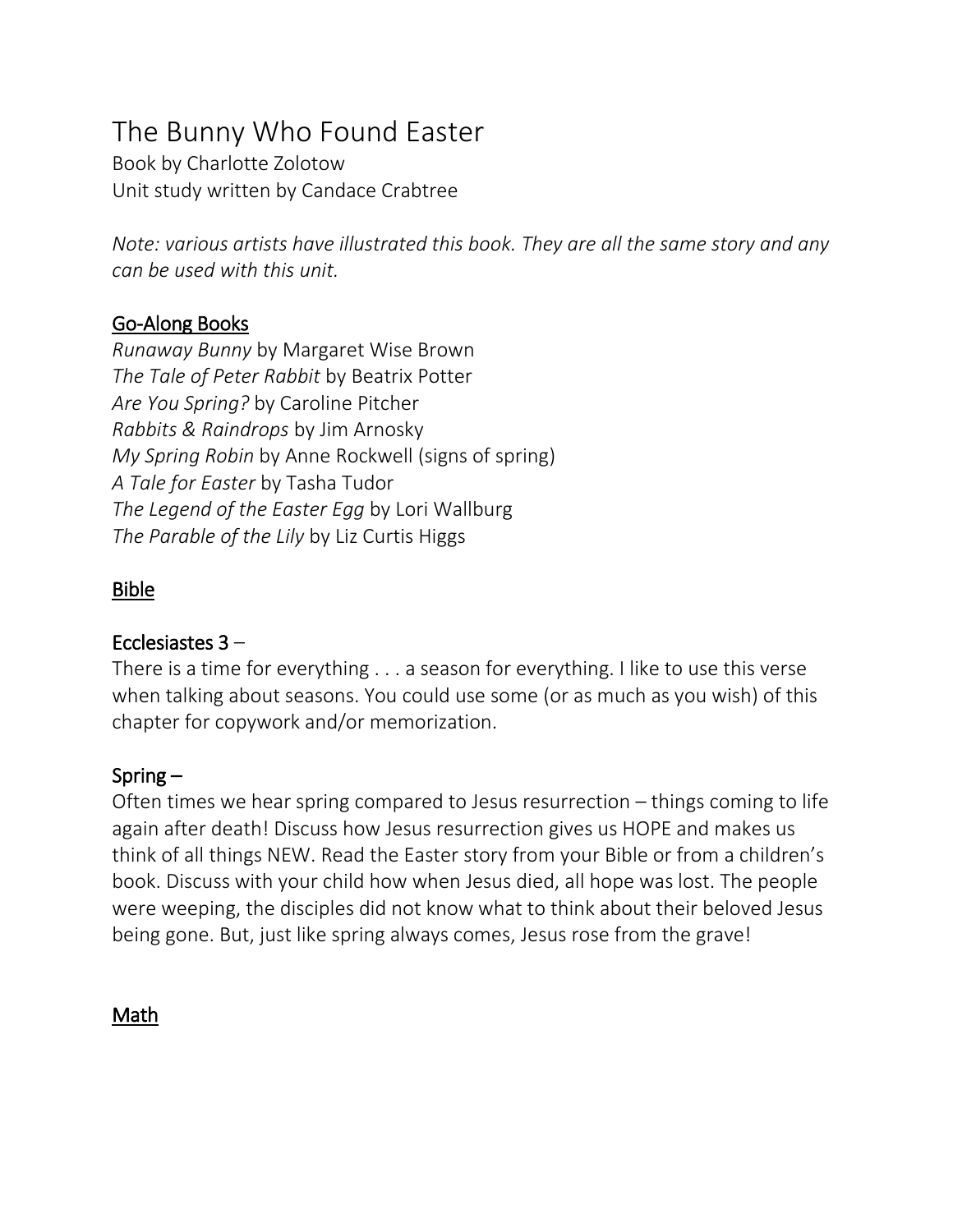## Counting -

For counting fun, look through the book and count all the different types of animals you see in this story!

#### Springtime Math -

For springtime math, I always enjoy doing jellybean math! There are lots of things you can do with jellybeans, depending on your kids' ages! Here are a few ideas: put in a jar and estimate how many jelly beans there are, count and see who was closest, line up by 5's, 10's and practice skip counting, sort by color, see which color has the most, see which color has the least, graph the sorted jellybeans.



### Science

### Animal Tracks –

Look through this book and see if you can find animal tracks on any of the pages! What animal do you think made these tracks?

If you have an opportunity, go outside and pretend to be animal track detectives! Can you find any tracks? Can you determine who they belong to?

### Seasons -

First, see if your child can name the 4 seasons. Make a chart of the 4 seasons then flip through the book again and list on your chart every reference you see to each season. For a craft to go with this, take a big piece of white paper and fold it into ¼'s. Each square will represent a season. Cut out (or color) 4 brown trunks and glue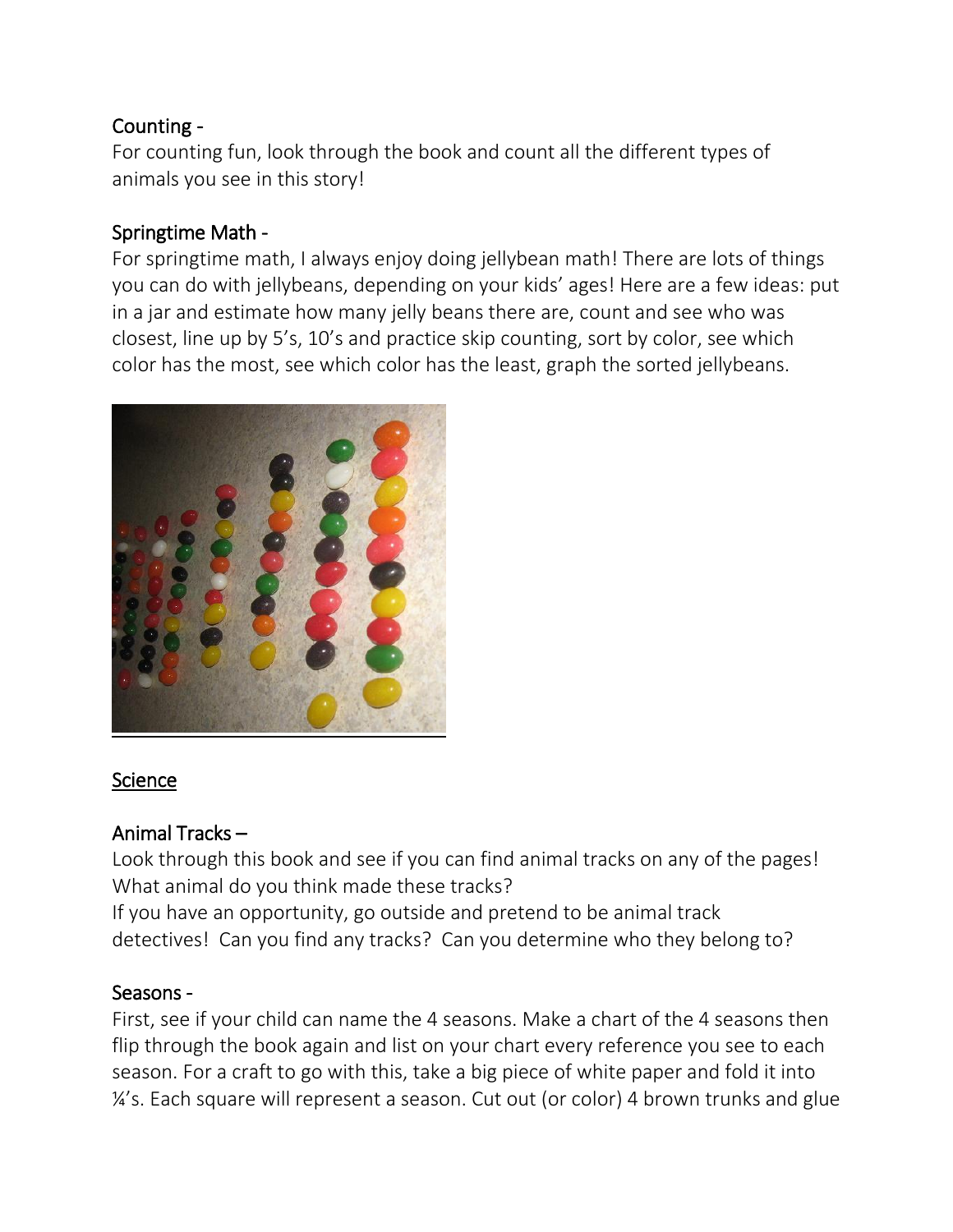1 on each square. Using tissue paper, cut small squares of different colors for each season. For spring – have pinks, and pastel colors for flowers blooming. For summer, have lots of green leaves to glue on for leaves. For fall, have reds, browns, oranges, etc. For winter, we used blues and grays and glued the leaves onto the ground instead of on top of the tree.



### Elm Tree –

The bunny wakes up under an elm tree – look up what an elm tree looks like and learn a few of its characteristics. Do a search for an elm tree, and look at a picture of it. Maybe you can draw an elm tree in your nature journal!

### Animals –

There are many animals mentioned in this book – you could choose to study any of them more in depth. (Rabbit, trout, owl, bumblebee, sparrows, brown squirrels) In particular, with this book, you may wish to take a "rabbit trail" down the rabbit trail and learn more about rabbits! J

# Plants -

There are also several plants named in this book. Maybe you can make a list of each plant named and try to find a picture of each for your nature journal.

### Language Arts

### Poetry -

Here is a poem by Tom Robinson called *Rabbit*. I found this poem in the book, *Favorite Poems Old and New*. You can use this poem to memorize, for copywork or to have your child illustrate.